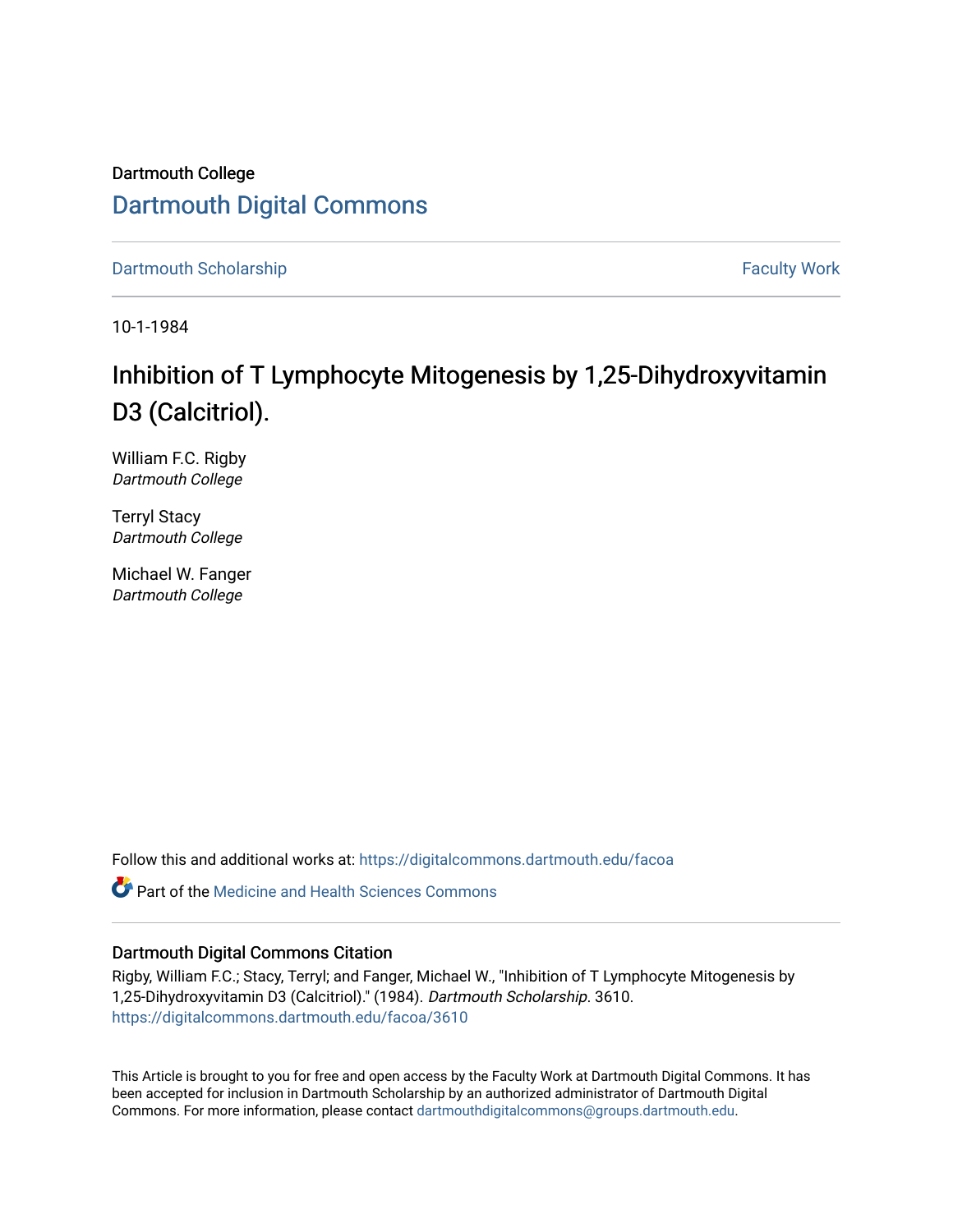# Inhibition of T Lymphocyte Mitogenesis by 1,25-Dihydroxyvitamin  $D_3$  (Calcitriol)

William F. C. Rigby, Terryl Stacy, and Michael W. Fanger Departments of Microbiology and Medicine, Dartmouth Medical School, Hanover, New Hampshire 03756

bstract. Recent studies have suggested that vitamin D may have other important biologic activities in addition to its well-characterized role in the maintenance of calcium homeostasis. Discovery of cytosolic receptors for vitamin D in human peripheral blood monocytes and lectin-stimulated lymphocytes prompted us to study the effects of 1,25-dihydroxyvitamin  $D_3$ (calcitriol), the most biologically active metabolite of vitamin D, upon phytohemagglutinin (PHA)-induced lymphocyte blast transformation. We have found that calcitriol is a potent inhibitor of PHA-induced lymphocyte proliferation, achieving 70% inhibition of tritiated thymidine incorporation after 72 h in culture. Furthermore, calcitriol suppressed interleukin-2 (IL-2) production by PHA-stimulated peripheral blood mononuclear cells in a concentration-dependent fashion. Lastly, the suppressive effect of calcitriol on cellular proliferation was partially reversed by the addition of saturating amounts of purified IL-2. We conclude that calcitriol is a potent inhibitor of PHA-induced lymphocyte blast transformation and that this effect is mediated, in part, through suppression of IL-2 production. Thus, calcitriol appears to possess immunoregulatory properties that have been unappreciated heretofore.

### Introduction

The role of vitamin D as <sup>a</sup> steroid hormone involved in calcium homeostasis has been well defined in recent years (1). The traditional target tissues for vitamin D action (intestine, bone, and kidney) possess specific high-affinity cytosolic recep-

J. Clin. Invest. © The American Society for Clinical Investigation, Inc. 0021-9738/84/10/1451/05 \$ 1.00 Volume 74, October 1984, 1451-1455

tors for vitamin D and its metabolites (1). The discovery of receptors for vitamin D in cells and cell lines derived from tissues not clearly associated with calcium homeostasis (1) has prompted reevaluation of the scope of the biologic role of vitamin D.

The most biologically active form of vitamin D, 1,25 dihydroxyvitamin  $D_3$  (calcitriol), has been demonstrated to induce differentiation of both human and murine myeloid leukemia cell lines and to prolong survival of mice injected with a murine leukemia cell line (2-4). In addition, calcitriol has been demonstrated to inhibit growth and induce differentiation of the U937 monoblast cell line (5) derived from a patient with histiocytic lymphoma (6). More recently, receptors for vitamin D have been found in monocytes and in lymphocytes activated in vitro by either mitogenic lectin or Epstein-Barr virus (7, 8).

The demonstration of vitamin D receptors in cells of lymphoid origin prompted us to examine the effects of calcitriol on lectin-induced lymphocyte blast transformation. Calcitriol was found to be a potent inhibitor of phytohemagglutinin (PHA)'-induced cellular proliferation as measured by tritiated thymidine  $($ [ $3$ H]TdR) incorporation at concentrations as low as  $10^{-11}$  M. Since proliferation of T lymphocytes in response to either antigen or lectin has been shown to be mediated by interleukin-2 (IL-2) (9, 10), the effects of calcitriol on IL-2 production by PHA-stimulated lymphocytes was examined. Calcitriol inhibited IL-2 production with a concentration dependence that approximated that found in the cellular proliferation studies. The addition of saturating amounts of purified exogenous IL-2 reversed the inhibition of proliferation induced by calcitriol. Thus, calcitriol is a potent inhibitor of lectinstimulated lymphocyte blast transformation, at least in part as a result of its suppression of IL-2 production.

#### Methods

Vitamin D compounds. Preservative free 1,25-dihydroxycholecalciferol (calcitriol) and 25-hydroxycholecalciferol (25-OH-D3) were the generous

Address correspondence to Dr. Rigby.

Received for publication 17 April 1984 and in revised form 25 June 1984.

<sup>1.</sup> Abbreviations used in this paper: 25-OH-D3, 25-hydroxycholecalciferol; CTLL, cloned murine IL-2-dependent T lymphocyte line; IL-2, interleukin-2; PBM, peripheral blood mononuclear cells; PHA, phytohemagglutinin; TdR, thymidine.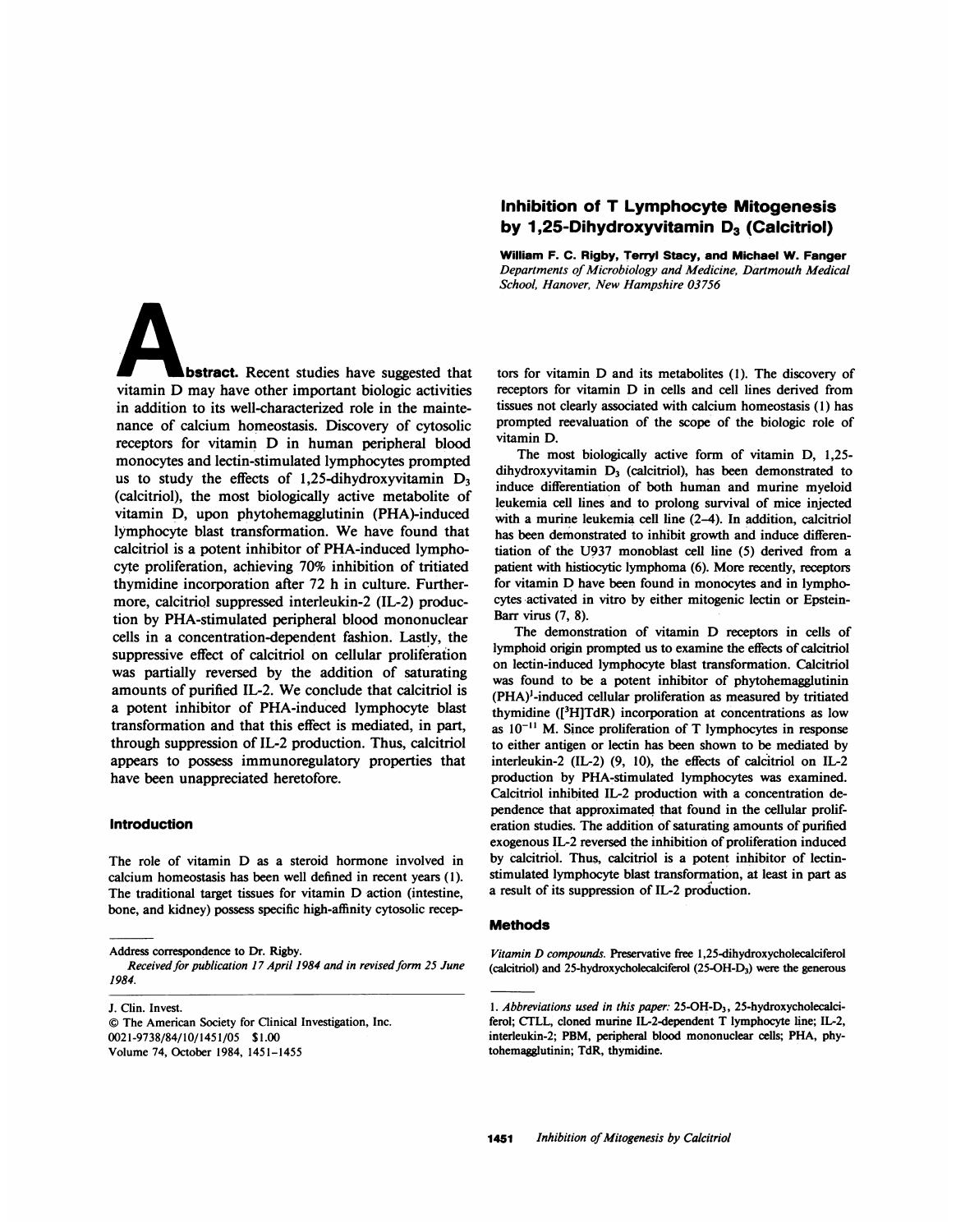gifts of Dr. Milan Uskokovic (Hoffman-La Roche, Inc., Nutley, NJ) and Dr. Rodney Carlson (Upjohn Co., Kalamazoo, MI), respectively. Vitamin D<sub>3</sub> was purchased from Sigma Chemical Co. (St. Louis, MO). All compounds were dissolved in 95% sterile ethanol and stored in glass vials at  $-20^{\circ}$ C.

Cell cultures. Human peripheral blood mononuclear (PBM) cells isolated by Ficoll-Hypaque discontinuous gradient centrifugation were cultured at  $1 \times 10^6$  cells/ml in RPMI 1640 medium (KC Biologicals, Lenexa, KS) supplemented with  $10\%$  heat-inactivated (56 $^{\circ}$ C, 30 min) fetal bovine serum (Sterile Systems, Inc., Logan, UT) and 50  $\mu$ g/ml gentamicin sulfate (U. S. Biochemical Corp., Cleveland, OH) at 37°C in a humidified atmosphere of 5%  $CO<sub>2</sub>$  in air. Cells for proliferation were stimulated with that concentration of PHA (Difco Laboratories, Detroit, MI) which was found to cause maximal stimulation for 72 h. Cell viability, as determined by acridine orange/ethidium bromide staining (11), was equivalent between control and treated cultures after 72 h in culture.

Cells to be assayed for IL-2 production were cultured at  $5 \times 10^6$ cells/ml in RPMI <sup>1640</sup> with 10% FBS in the presence of PHA (1.5  $\mu$ g/ml) (Wellcome Reagents Ltd., Beckenham, England) for 24 h. The cell-free supernatant was harvested by centrifugation (1000  $g$ ; 15 min) and stored at 4°C until assayed. The concentrations of these PHA preparations (Difco Laboratories and Wellcome Reagents, Inc.) used were found to give equivalent stimulation of PBM cells (10<sup>6</sup>/ml) after 72-h culture, as measured by <sup>[3</sup>H]TdR (New England Nuclear, Boston, MA) incorporation as described below.

Both sets of cultures were performed in the absence or presence of varied concentrations of calcitriol or 25-OH-D3. Control cultures contained equal volumes of ethanol, which never exceeded 0.1% in control or treated cultures. Time course experiments were performed with addition of calcitriol to cultures at various time points after PHA stimulation, achieving a final concentration found to cause maximal effect  $(10^{-7} M)$ .

Proliferation studies. After 72 h in culture, equal volumes (100  $\mu$ l) of each sample were plated in quadruplicate into 96-well plates (Becton-Dickinson Labware, Oxnard, CA). Cells were pulsed with  $0.5 \mu$ Ci of  $[3H]TdR$  for 5 h at 37°C and harvested onto glass fiber filters with a Mash II Cell Harvester (Microbiological Associates, Walkersville, MD) and counted by liquid scintillation. Data are expressed as: percent inhibition =  $1 -$  (cpm calcitriol culture/cpm control culture)  $\times$  100.

IL-2 biologic activity. IL-2 activity of cell-free supernatants was determined as previously described (12) by the IL-2 concentrationdependent stimulation of <sup>a</sup> cloned murine IL-2-dependent T lymphocyte line (CTLL-2, subclone <sup>15</sup> G). CTLL proliferation, as monitored by [<sup>3</sup>H]TdR (0.5  $\mu$ Ci) incorporation, was determined during the last 4 h of a 24-h culture period in the presence of serial twofold dilutions of a standard IL-2 preparation and the experimental sample. The dilutions that yielded 50% of the maximal CTLL  $[{}^{3}H]TdR$  incorporation were determined by probit analysis; dilution values of the samples were divided by that of the standard to give the concentration of IL-2 in units per milliliter. The standard IL-2 preparation, which had been arbitrarily assigned a value of <sup>1</sup> unit/ml, routinely yielded 50% of the maximal [3H]TdR incorporation at a dilution of 1:25. CTLL proliferation was found to be unaffected by calcitriol over the range of concentrations used  $(10^{-5}-10^{-12}$  M), so that any difference in CTLL proliferation between control and treated (containing calcitriol) supernatants was a function of IL-2 concentration. Stimulation by control supernatants from each donor (measured as units IL-2 per milliliter) were assigned a value of 100%, with treated supernatant activity calculated as a percentage of that value.

Production and preparation of affinity-purified IL-2. Jurkat subclone 6.8 cells (10) were routinely harvested from the exponential phase of cell growth  $(0.8-1.0 \times 10^6 \text{ cells/ml})$ , centrifuged (250 g; 10 min), placed into serum-free Dulbecco's Modified Eagle's medium (Gibco Laboratories, Grand Island, NY), and cultured at  $4.0 \times 10^6$  cells/ml for 14-18 h in the presence of PHA (1.5  $\mu$ g/ml) and phorbol myristate acetate (50 ng/ml; Consolidated Midlands Corp., Brewster, NY). The cell-free supernatant was harvested, filtered (0.45  $\mu$ m), and stored at 4°C. IL-2 was purified using an immunoaffinity column constructed with an IgG2a monoclonal antibody to IL-2 (DMS-3), as previously described (13). IL-2 activity was assayed as described above.

# Results

Effect of vitamin D compounds on PHA-stimulated lymphocyte proliferation. Calcitriol inhibited PHA-stimulated proliferation of PBM cells in <sup>a</sup> dose-dependent fashion (Fig. 1). Demonstrable inhibition was present at calcitriol concentrations as low as  $10^{-12}$  M with maximal suppression (70-80%) usually apparent at  $10^{-7}$  M. Furthermore, the immediate biologic precursor of calcitriol, 25-OH-D3, was without significant inhibitory effect at concentrations below  $10^{-6}$  M (Fig. 1). Vitamin D<sub>3</sub> lacked detectable antiproliferative effect at concentrations as high as  $10^{-6}$  M (data not shown). As the relative inhibitory activity of these vitamin D metabolites reflects the much greater affinity of the vitamin D cytosolic receptor for calcitriol (14), it seems likely that this inhibitory effect is receptor-mediated.

In an attempt to define whether there was a critical point in the mitogenic stimulation of lymphocytes that was sensitive to calcitriol inhibition, time course studies were performed on



Figure 1. Inhibition of [<sup>3</sup>H]Tdr incorporation by PHA-stimulated PBM cells by calcitriol. PBM cells from three donors were stimulated with PHA for 72 h with an ethanol control, calcitriol  $(\mathbf{m}, \mathbf{A}, \mathbf{e})$ , or 25-OH-D<sub>3</sub> ( $\Box$ ,  $\triangle$ ,  $\Diamond$ ) and pulsed for 5 h with [<sup>3</sup>H]TdR. Error bars represent standard deviation of quadruplicate samples. Percentage inhibition was calculated as: percent inhibition  $= 1 - (cpm$  treated culture/cpm control culture)  $\times$  100.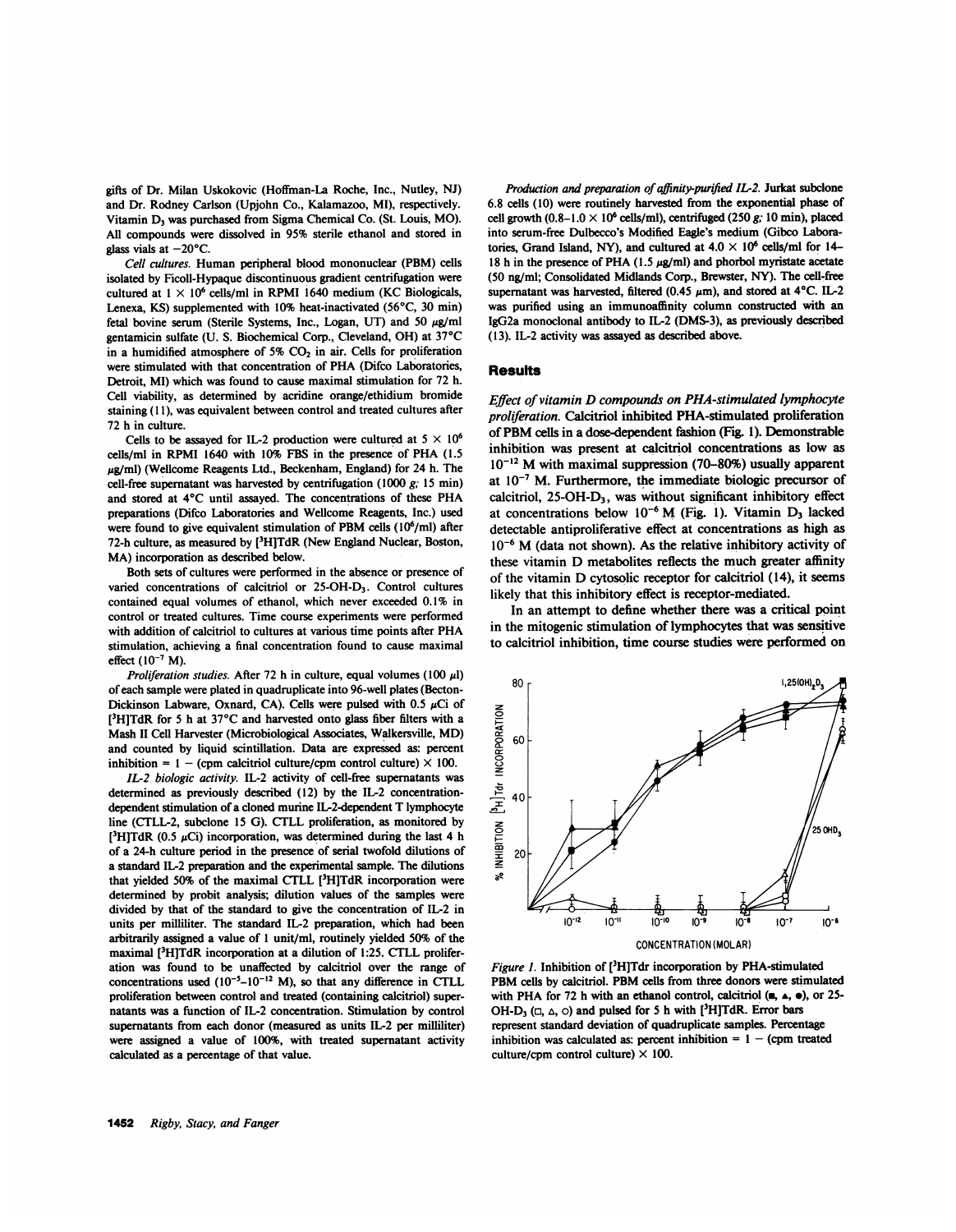PBM cells (Fig. 2). Although there was individual variability, if addition of calcitriol was delayed relative to PHA stimulation, less inhibition resulted. In all cases, significant reduction of calcitriol's inhibitory effect (measured <sup>72</sup> h after PHA stimulation) was apparent when it was added 24 h after culture with PHA. In some cases, the inhibition of proliferation was nearly obviated by the addition of calcitriol after 48 h.

Effect of calcitriol on IL-2 production. Since IL-2 is essential for the proliferation of lectin-stimulated T lymphocytes, studies of calcitriol's effect on IL-2 production were conducted. The production of IL-2 by PHA-stimulated lymphocytes was inhibited by calcitriol in a linear, dose-dependent fashion (Fig. 3). At a concentration of  $10^{-9}$  M, calcitriol suppressed IL-2 production by 50%. Time course studies of IL-2 production revealed that if addition of calcitriol were delayed for 12 h following lectin stimulation, there was reduced inhibition (Fig. 4). These data show that calcitriol's effects on IL-2 production and T cell proliferation are mediated at an early stage of mitogenesis. Addition of calcitriol after substantial IL-2 production has taken place, results in the attenuation of its antiproliferative effect.

Lastly, to determine whether calcitriol had any inhibitory effect on PHA-stimulated lymphocyte proliferation independent of IL-2 production, we studied the effect of purified exogenous IL-2 on calcitriol-treated cells (Table I). Supplementation of PHA-stimulated PBM cells with saturating concentrations of IL-2 reversed to varying degrees (29-66%) the inhibition of proliferation induced by calcitriol  $(10^{-7}$  M). In all of the six donors studied, IL-2 addition did not restore proliferation to control levels.

## **Discussion**

In this paper, we report that at physiologic levels, calcitriol, the most biologically active form of vitamin D, is a potent



Figure 2. Time course of calcitriol-mediated inhibition of [3H]Tdr incorporation. PBM cells from four donors  $(\triangle, \circ, \square, \blacksquare)$  were stimulated with PHA at time 0, and calcitriol  $(10^{-7})$  was added to cultures at various time points. Inhibition of proliferation was measured as described in Fig. 1.



Figure 3. Effect of calcitriol on IL-2 production. Supernatants of PBM cells cultured in the absence or presence of calcitriol were measured 24 h after PHA stimulation. The effect of calcitriol on IL-2 was calculated as a percentage of control for each donor. Each point represents the mean and standard deviation with three donors.

inhibitor of PHA-induced lymphocyte proliferation. The degree of inhibition of proliferation by calcitriol was unaffected by PHA concentrations ranging from suboptimal levels up to twice those required to achieve maximal stimulation (data not shown). The immediate biologic precursor of calcitriol, 25- OH-D3, was without comparable effect unless used at 10,000 fold higher concentrations ( $10^{-6}$  M), and vitamin D<sub>3</sub> had no detectable effect. Since the cytoplasmic receptor for vitamin D has a much greater affinity for calcitriol than for 25-OH-D<sub>3</sub> (14), it seems likely that this suppression of lymphocyte proliferation is receptor-mediated. The absence of antiproliferative activity with vitamin  $D_3$  provides further evidence of the specificity of calcitriol's effects on T lymphocyte mitogenesis. In addition, our finding that calcitriol decreased IL-2 production and that its inhibition of proliferation could be at least partially overcome by the addition of exogenous IL-2 suggested that the antiproliferative effects of calcitriol may, in part, result



Figure 4. Time course study of effects of calcitriol on IL-2 production. PBM cells from three donors (o, PHA at time 0, and calcitriol  $(10^{-7}$  M) was added to points. Supernatants were harvested at 24 h and IL-2 activity was measured. Inhibition was calculated as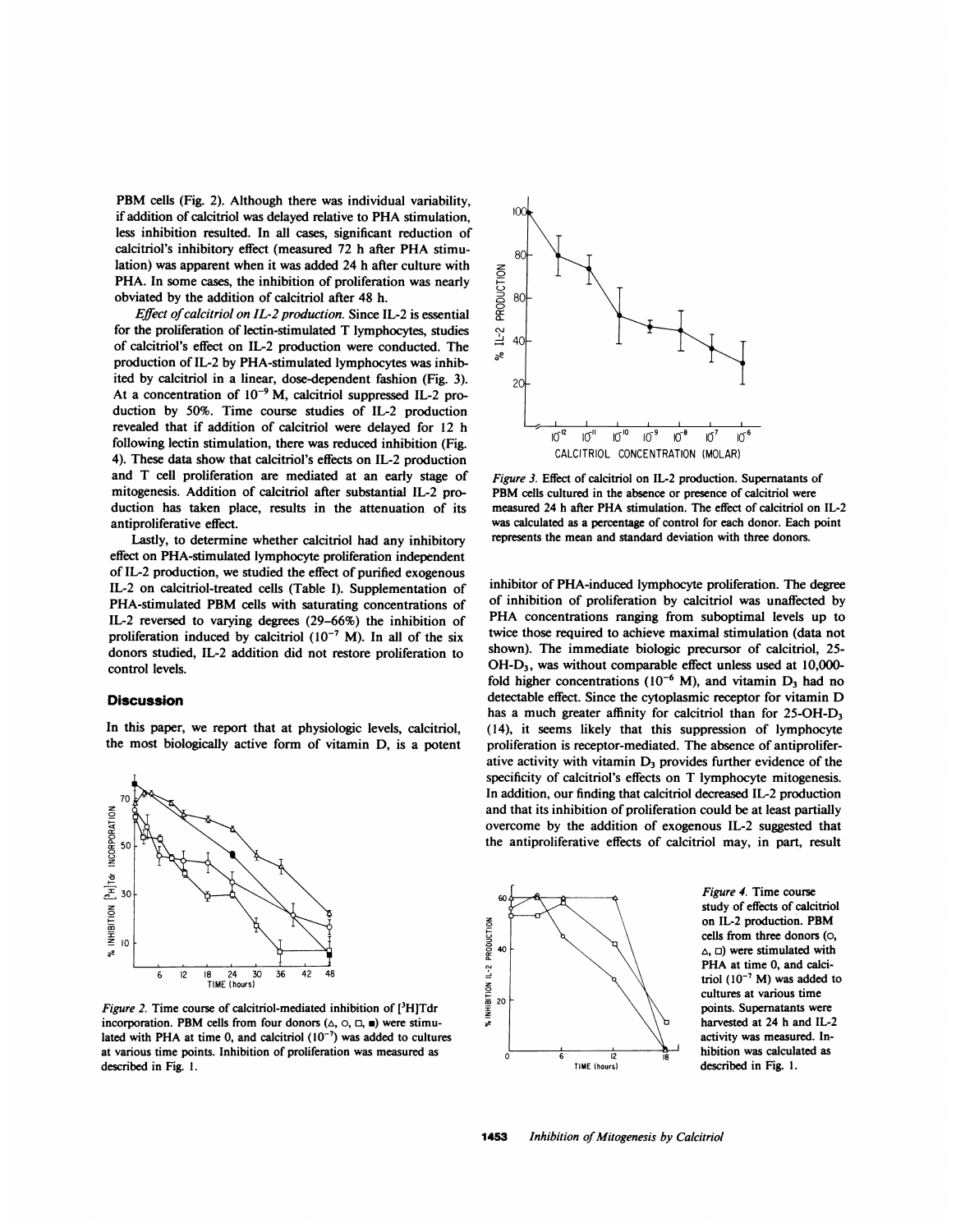| Donor (age $[yr]$ , sex) | PHA                 | PHA/calcitriol           | PHA/IL-2                   | PHA/IL-2/calcitriol       |
|--------------------------|---------------------|--------------------------|----------------------------|---------------------------|
|                          | срт                 |                          |                            |                           |
| 1(39, F)                 | $103,700\pm6,400$   | $38,100\pm600$ (37%)     | $101,500\pm8,900$ (98%)    | $90,700\pm3,600(88%)$     |
| 2(38, F)                 | $142.200 \pm 3.200$ | $45,900\pm2,100(32\%)$   | $135,800 \pm 2,800$ (96%)  | 120,800±4,100 (85%)       |
| 3(21, F)                 | $91.200 \pm 5.700$  | $19,700 \pm 1,900$ (22%) | $95,500\pm6,200(105\%)$    | $63,100\pm5,700(69%)$     |
| 4(43, M)                 | 111,000±6,800       | $49,300 \pm 3,500$ (44%) | $136,700 \pm 5,100$ (123%) | $83,900\pm4,800(75%)$     |
| 5(23, M)                 | $102,500\pm3,600$   | $27,400\pm2,200$ (27%)   | $92,200\pm3,900$ (90%)     | $57,500 \pm 1,900$ (56%)  |
| 6(24, M)                 | 119.000±2.500       | $22.300 \pm 2.000$ (19%) | $111,000\pm7,500$ (93%)    | $100.900 \pm 4.100$ (85%) |

Table I. Ability of IL-2 to Overcome Inhibition of T Cell Mitogenesis by Calcitriol\*

\* [3H]Tdr incorporation mediated by 72-h PHA-stimulated PBM cells (106/ml) from six healthy donors. Cultures were conducted in the presence of either ethanol control, calcitriol (10<sup>-7</sup> M), or IL-2 (3 U/ml), or both calcitriol and IL-2. Numbers in parentheses denote percentage of control (PHA alone) values.

from its suppression of IL-2 production. Studies using purified IL-2 also indicate that calcitriol may inhibit mitogenesis through other mechanisms in addition to inhibition of IL-2 production. In contrast, the effect of glucocorticoids on T cell mitogenesis can be overcome with exogenous IL-2 (9, 15). These studies indicate that the steroid hormone, calcitriol, may be involved in immunoregulation in addition to its well-recognized role in calcium homeostasis.

Calcitriol's effects on proliferation and IL-2 production appear to involve the early stages of mitogenesis, since there is a significant loss of its suppressive properties when added to cultures 12-18 h after lectin stimulation. Furthermore, it seems unlikely that calcitriol inhibits IL-2 production through a direct effect on the T cell. This is suggested by the finding that calcitriol must be added to cultures within <sup>12</sup> h of PHA stimulation to effect suppression of IL-2 production, whereas specific receptors for vitamin D are not detectable in T lymphocytes until 24 h after lectin stimulation (12). After induction of vitamin D receptors, calcitriol could potentially exert a direct antiproliferative effect on the T cell. One possible mechanism might be through down-regulation of IL-2 receptor expression (16). Such an effect could explain the failure of exogenous IL-2 to fully restore proliferation to that of controls.

Another possibility consistent with this data is that calcitriol's suppressive effects are mediated through monocytes, which normally express cytosolic receptors specific for vitamin D (7, 8). Calcitriol may, for example, decrease the capability of the monocyte to produce interleukin <sup>I</sup> in response to PHA stimulation, which would result in turn in decreased IL-2 production. In addition, calcitriol may induce the monocyte to release a factor with direct inhibitory effects on lymphocyte proliferation.

It has been recently reported that pulmonary alveolar macrophages from patients with sarcoidosis have 1-hydroxylase activity and can synthesize calcitriol from  $25$ -OH-D<sub>3</sub> (17). In addition, peripheral blood lymphocytes from patients with sarcoidosis have been shown to have depressed proliferative responses to mitogens (18). Our demonstration of the immu-

nomodulatory effects of calcitriol on PHA-stimulated lymphocyte proliferation suggests a pathophysiologic mechanism which could link these two observations. Moreover, it may be that, under certain physiologic or other pathologic conditions, macrophages may be induced to synthesize calcitriol from 25-OH-D3. Thus, calcitriol may represent a product of macrophages involved in the regulation of lymphocyte proliferation or monocyte-macrophage differentiation and function as has been reported in both human and murine myeloid cell lines (2-5).

The demonstration that calcitriol has immunoregulatory properties including effects on lymphocytes similar to those of glucocorticoids suggests that calcitriol, or other vitamin D metabolites, may have potential utility in mediating immunosuppression. The development of vitamin D analogs that exert less effect on calcium homeostasis but retain their inhibitory effects on lymphocyte proliferation might enable their use as immunosuppressive agents. Such agents would lack the morbidity of therapy (diabetes mellitus, osteopenia) common to pharmacologic doses of glucocorticoids.

## **Acknowledgments**

This work was supported by grant numbers Al 19053, CA 31918, and CA 00922 awarded by the National Institute of Allergy and Infectious Diseases, and the National Cancer Institute, respectively.

#### References

1. Norman, A. W., J. Roth, and L. Orci. 1982. The vitamin D endocrine system: steroid metabolism, hormone receptor, and biological response (calcium binding proteins). Endocrine Rev. 3:331-366.

2. Miyaura, C., E. Abe, T. Kuribayshi, H. Tanaka, K. Konno, Y. Nishii, and T. Suda. 1981. 1,25-Dihydroxyvitamin  $D_3$  induces differentiation of human myeloid leukemia cells. Biochem. Biophys. Res. Commun. 102:937-943.

3. Abe, E., C. Miyaura, H. Sakagami, M. Takeda, K. Konno, T. Yamazaki, S. Yoshiki, and T. Suda. 1981. Differentiation of mouse myeloid leukemia cells induced by 1,25-dihydroxyvitamin D<sub>3</sub>. Proc. Natl. Acad. Sci. USA. 78:4990-4994.